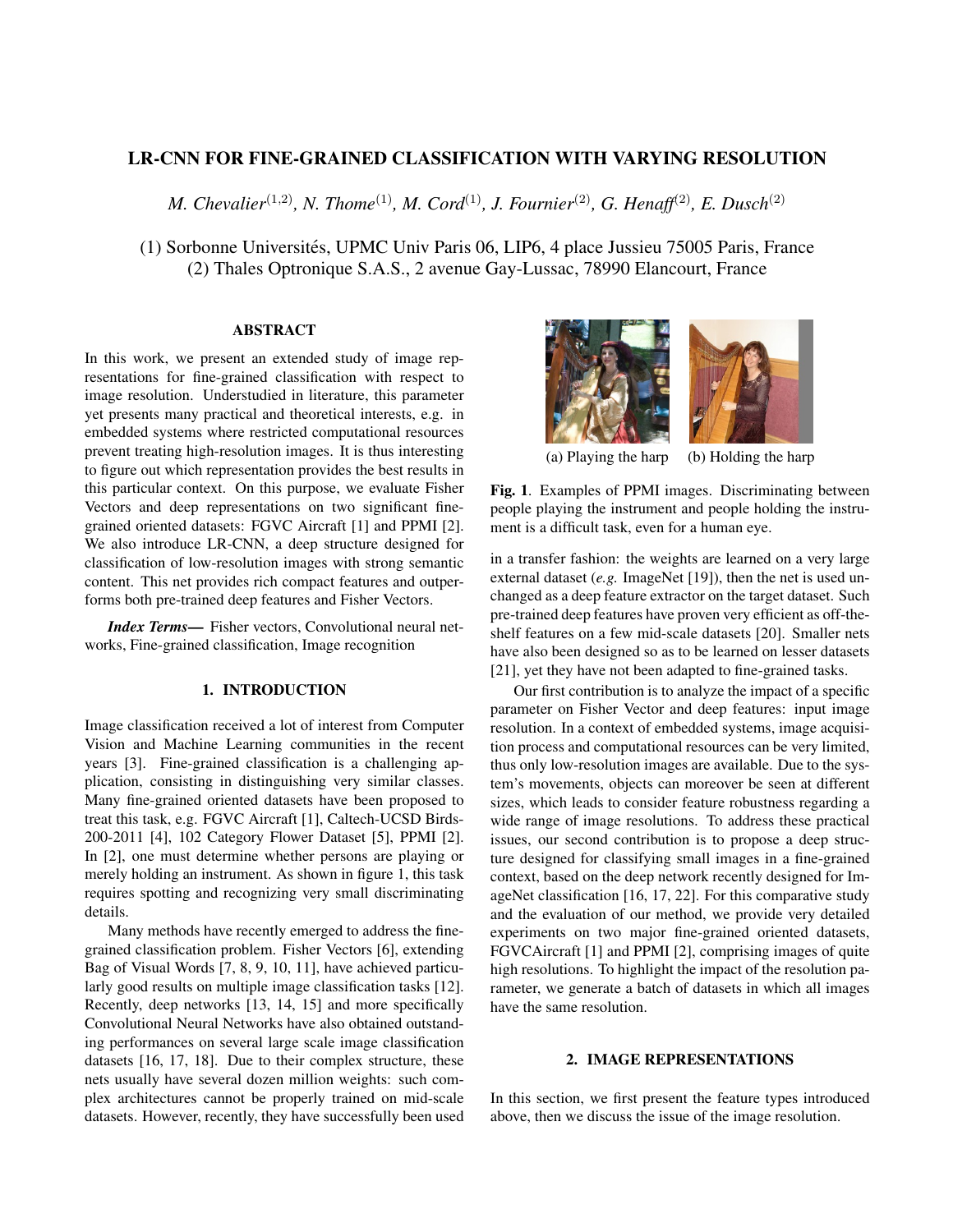FV features. Introduced by Perronnin et al. [6], Fisher Vector (FV) is a major Computer Vision representation which has recently proven its efficiency in fine-grained contexts by winning the Fine-Grained classification challenge 2013 [12]. This representation is based on three main steps. First, local features are extracted on all training images. In this work, we consider the well-known SIFT descriptor introduced by [23]. The distribution of these features is then estimated through a Gaussian Mixture Model (GMM). Finally, for each image, local features are encoded with respect to the first and second order statistics of this GMM and aggregated. This resulting aggregated vector is the image representation. In [24], Perronnin et al. proposed two major steps to boost FV performances. Following their work,  $FV z$  are power normalized by applying the function  $sign(z_i) \times |z_i|^\alpha$  to each element  $z_i$ , then the whole FV is further L2-normalized.

CNN features. A convolutional neural network (CNN) is a succession of convolutional layers followed by fullyconnected layers. Each layer takes as input the output values of the previous layer. Convolutional layers can be thought of as a batch of filters applied on the image at different scales, whereas fully-connected layers compute linear combinations of all output values of the previous layer. For our study, we use CNN-M network [17], which contains five convolutional blocks and three fully-connected layers. This network was trained on ILSVRC12 training set, which contains 1.2 million images belonging to 1,000 classes [19]. In our experiments, we use a part of this pre-trained network as a deep feature extractor, similarly to what has been tested on Caltech-UCSD Birds [20] or PASCALVOC [17]. More precisely, we extract deep features at two specific levels of the network: *(a)* after the first fully-connected layer and *(b)* after the last fullyconnected layer (both features have size 4096).

Resolution adaptation for feature computation. To show the influence of resolution on the performances of these image representations, we focus on seven specific resolutions ranging from  $200 \times 200$  to  $10 \times 10$  pixels. On this purpose, we generate, for each dataset [1, 2], 7 derived datasets, each of them containing all images of the original dataset downsized to a  $s \times s$  pixel image. These datasets are then considered as independent classification problems: for each resolution s, classifiers are trained on images of size  $s \times s$  and tested on test images of size  $s \times s$ . Both feature types presented above are however very sensitive to these resolution changes. Due to its fixed structure, CNN-M requires a fixed  $224 \times 224$  input image size. Besides, small images do not enable computing enough SIFT, which highly affects FV computation. To address both these issues, small  $s \times s$  images are thus magnified using a nearest-neighbour interpolation. This process provides images with a large enough number of pixels without altering the image quality obtained for small resolution.

#### 3. LR-CNN

Standard deep networks used for large-scale image datasets such as Krizhevsky-like structures [16] have achieved outstanding performances on fine-grained classification of high resolution images, yet they contain at least 60 million weights; such a complex system cannot be learned properly on a mid-scale dataset containing a few thousand training images. To address this issue, we present LR-CNN, a deep structure adapted to low-resolution image classification in a fine-grained context.

Architecture. Based on CNN-M structure, this architecture is a version of structures adapted to fine-grained classification of high resolution images scaled to suit a low resolution context. On this purpose, we design a deep structure computing very rich image representations through three convolutional layers and two fully-connected layers. All convolutional blocks are composed of 64 filters, providing a large number of image descriptors. Filters of the first convolutional layer have size  $5 \times 5$ , computing convolution at a global scale in the input image. The responses to these filters are then cross-map normalized. A max pooling step summarizes local information in each response map. We introduce overlap in these layers, providing a richer pooling step. The second convolutional layer contains 64 filters of size  $5 \times 5$ . Max-pooling is performed the same way as in conv1. The last convolutional layer comprises filters of size  $3 \times 3$ : this filter size appears to be significant since it determines which proportion of the input image is addressed. The number and size of the filters are determined so that the network covers a proportion of the input image which enables distinguishing small discriminating details. These convolutional layers are followed by a fullyconnected layer, which computes a linear combination of all outputs of third convolutional layer. A final fully-connected layer computes the score of the input image for each class. Non-linearities are introduced by applying function Rectified Linear Units (ReLU)  $f(x) = max(0, x)$  to the responses of filters from all layers. The outputs of this network are finally normalized through a softmax step, computed as follows:

$$
y_k = \frac{e^{x_k}}{\sum_{k'} e^{x'_k}}\tag{1}
$$

where  $x_k$  is the score of filter k from previous layer and  $y_k$ is the corresponding output. This structure is summarized in table 1.

**Training.** Although backpropagation is a standard training framework, this algorithm contains many details that need to be controlled. The weights of the different layers in the CNN are learned by iteratively correcting each weight with respect to its contribution to the output loss. More specifically, at each iteration t of this backpropagation algorithm, the weight  $w_{ijk}^{(t)}$  $_{ijk}$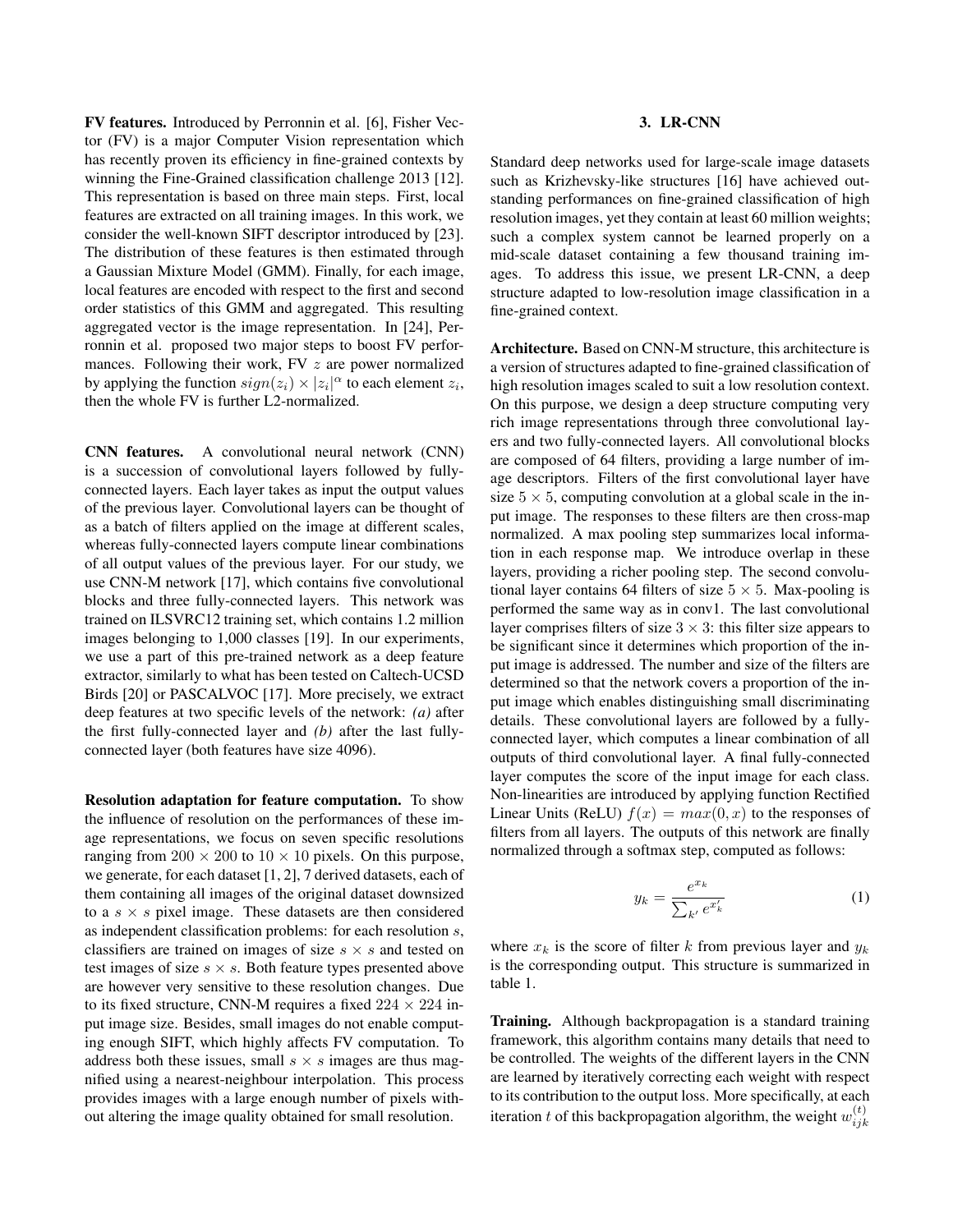| <b>Block</b> | Conv1                          | Conv2                                         | Conv3                          | Fc4             | Fc5             |
|--------------|--------------------------------|-----------------------------------------------|--------------------------------|-----------------|-----------------|
|              | 64 filters $5 \times 5$ , st.1 | 64 filters $5 \times 5$ , st.1                | 64 filters $3 \times 3$ , st.1 | output size 128 | output size 100 |
| Details      | ReLU, contrast norm            | <b>ReLU</b>                                   | <b>ReLU</b>                    | <b>ReLU</b>     | softmax         |
|              | max. pool $[3\ 3]$ , st. 2     | max. pool [3 3], st. 2 max. pool [3 3], st. 2 |                                |                 |                 |

Table 1. LR-CNN structure, designed for small image classification in a fine-grained context.

is updated of

$$
\Delta w_{ijk}^{(t)} = m \Delta w_{ijk}^{(t-1)} - \lambda \varepsilon w_{ijk}^{(t-1)} - \varepsilon g_{ijk}^{(t)} \tag{2}
$$

where m is the momentum,  $\varepsilon$  is the learning rate,  $\lambda$  is the weight decay and  $g_{ijk}^{(t)}$  is the gradient of the loss function with respect to the weight  $w_{ijk}$  at time t. Through equation 2, it can easily be seen that momentum and weight decay regulate some inertia of the weight at previous time, and learning rate regulates how much the weight is updated with respect to the loss gradient. In our case, we use a log-loss cost function.

Some layers (usually the first fully-connected layer) may have an important number of weights. To prevent the system from overfitting, dropout [16] is used; this technique freezes some of the weights at time  $t$  with probability  $p$ , which lightens the network and thus prevents overfitting. Other techniques like Dropconnect [25] have emerged, proposing to drop connections instead of weights, however dropout strategies lead to better results on the studied benchmarks.

Data augmentation further helps preventing overfitting. This consists in multiplying the number of training images by applying to them some transformations which leave the label unchanged. In our case, images are reduced to  $37 \times 37$  pixels in which five  $32 \times 32$  crops are sampled from the corners and the center; each crop is flipped around the vertical axis.

# 4. EXPERIMENTS

We test FV and CNN features on the very challenging task of fine-grained classification, using two significant datasets. FGVC Aircraft [1] comprises 100 classes of airplane variants, each containing 100 aircraft images. PPMI [2] is a 4800 image dataset of persons with musical instruments. Each image contains a person and an instrument out of a list of 12. The aim is to determine whether the person is playing the instrument or merely holding it. For our experiments, we use the on-line available  $258 \times 258$  normalized images.

Setups. For FV features, on both datasets, we extract multiscale dense gray-level SIFT [23]. We use a 64 gaussians GMM and  $1 \times 1 + 2 \times 2 + 4 \times 4$  spatial pyramids. The resulting FV feature of an image has a size 344064. Following [24], FV are L2-normalized and power normalized with  $\alpha = 0.5$ . Fisher Vectors are implemented using VLFeat library [26].

For this study, we use the existing deep network CNN-M from MatConvNet library [27] trained on ImageNet dataset [19]. To show the importance of the choice of the deep feature, we extract features by using the output of different layers

of the network: the output of the second fully-connected layer (CNNM19), for this is a very commonly used baseline in deep feature analysis, and the output of the first fully-connected layer (CNNM16). These features are then L2-normalized.

To avoid any misinterpretation due to scaling issues, we choose to use linear classifiers. We use Crammer and Singer optimization on the multi-class FGVC Aircraft classification task, and a standard L2-regularized L1-loss linear SVM on the binary PPMI classification task. Both classifiers are implemented using Liblinear library [28].

FV vs CNN on varying resolution. In figures 2 and 3, we present classification performances vs input image size for several resolutions sampled from  $200 \times 200$  to  $10 \times 10$  pixels.<sup>1</sup> For FGVCAircraft, the performances range between 53.3% and 19.2% for FV, 46.4% to 15.8% for CNNM19, 54.6% and 17.3% for CNNM16. The performances on PPMI vary from 86.0% to 70.9% for FV, from 87.4% to 69.0% for CNNM19, from 89.7% to 70.9% for CNNM16.

We now focus on the impact of resolution on classification performances. It is noticeable that each baseline has the same bimodal behaviour on both datasets regarding resolution diminution. As long as the resolution remains quite high, performances plateau: for FV, the performance loss on resolutions  $200 \times 200$  to  $100 \times 100$  is 0.7% on FGVC Aircraft and 0.4% on PPMI. Then, for all resolutions lower than these critical values, the methods seem to get much more sensitive to the image resolution: the FV performance gap between resolutions  $50 \times 50$  to  $20 \times 20$  is 14.2% on FGVC Aircraft and 4.2% on PPMI. MatConvNet deep features also show the same behaviour: on FGVC Aircraft, CNNM19 features performances drop of 3.3% from  $200 \times 200$  to  $100 \times 100$  and of 20.2% from  $100 \times 100$  to  $20 \times 20$ . To illustrate this behaviour, we show in figure 4 images of two Airbus variants at different resolutions. At resolution  $200 \times 200$ , the variant (A380) can easily be read on the fine and the fuselage of the first airplane. One can even see that the A380 has two floors, while the A330-200 only has one. When decreasing image resolution, at  $50 \times 50$  pixels, the variant is no longer readable. However, it can still be guessed that the A380 has two floors. Finally, critical resolution  $(20 \times 20)$  pixels) makes it impossible to distinguish either of these discriminating details.

We also show that FV reaches the best performances on low-resolution images, although relative performances of FV and CNN features strongly depend on the CNN layer

<sup>1</sup>Performances can be improved using external data and additional information, but these processes are out of the scope of this paper.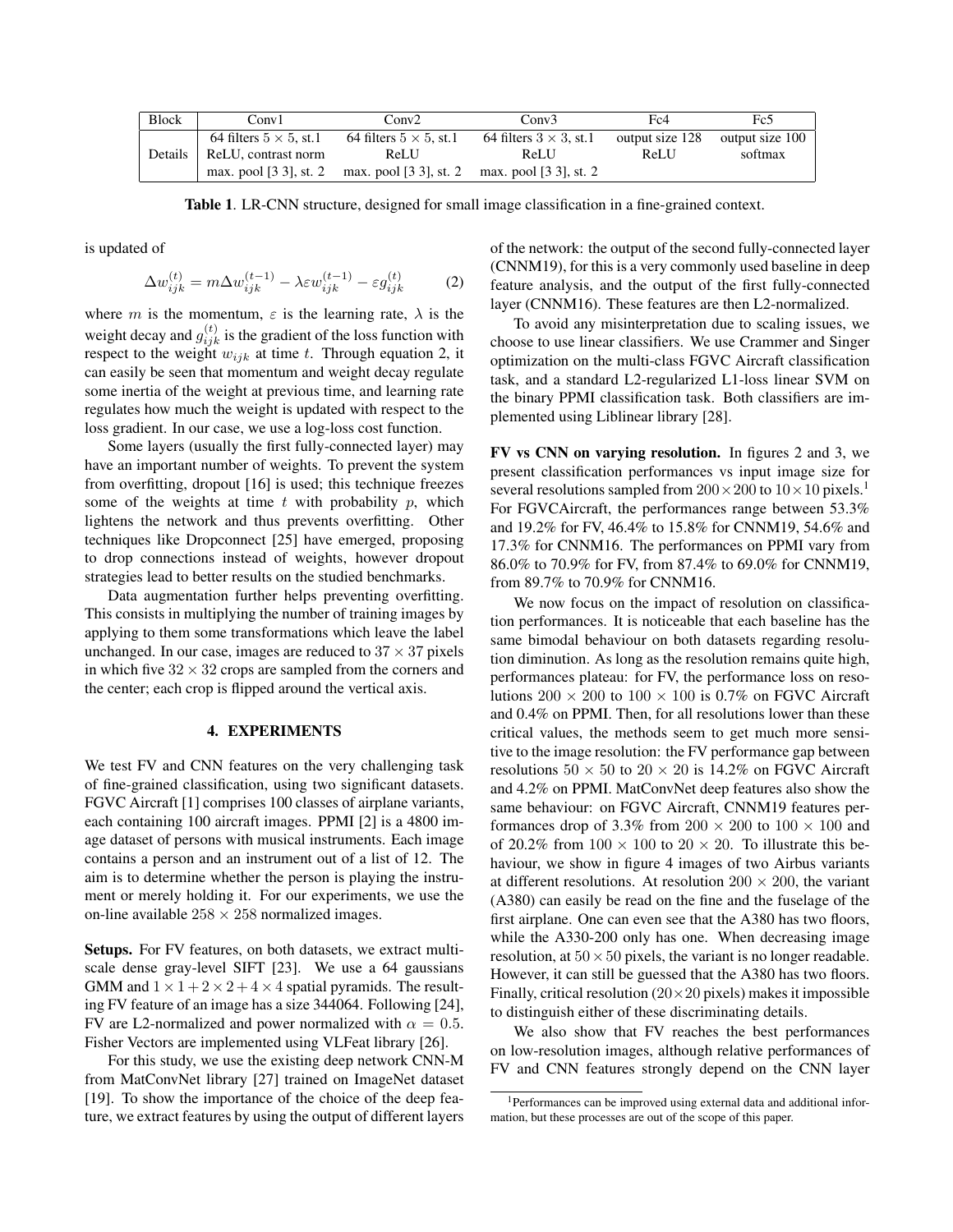

Fig. 2. Performances using FV and CNN-M features vs image resolution on FGVC Aircraft



Fig. 4. Example of two Airbus airplane images (top A380, bottom A330-200) at resolutions  $200 \times 200$  (left),  $50 \times 50$ (middle) and  $20 \times 20$  (right). Resolution degradation occludes the discriminating details that enable distinguishing classes.

we choose as the image representation. Indeed, for features extracted on top of the fully-connected part (CNNM16), performances are competitive with those of FV at several resolutions, or even better (e.g. on PPMI for resolutions  $\geq 100 \times 100$ ). However, when extracting features at a deepest level of the network (such as CNNM19), classification performances drop. This behaviour, observed on both datasets, tends to support the conclusion that the last layers of a network are more specific to the learning dataset, whereas the shallowest layers offer a more generic description of an input image, as shown in [29]. It could however be interesting to adapt the pre-trained weights of CNNM by fine-tuning the network on the targeted tasks.

LR-CNN results. For initialization, the weights are drawn from a gaussian distribution of mean 0 and standard deviation 0.01, and a 50% dropout is performed after the first fullyconnected layer. The weight decay is set at 0.01 and momentum value is 0.9. The learning rate is set at  $10^{-2}$ , then gradually decreased down to  $10^{-5}$  when the training error plateaus. To fairly compare all features quality, we use this network as a feature extractor: the output of conv3 is the image feature (size 2304), and a linear SVM is used for classification.



Fig. 3. Performances using FV and CNN-M features vs image resolution on PPMI

In this work, we propose an architecture optimized for low resolution image classification in a fine-grained context.<sup>2</sup> This model obtains a 44.8% accuracy on FGVCAircraft, outperforming FV (42.4%) as well as pre-trained deep features CNNM16 (32.7%) and CNNM19 (27.2%). We show that LR-CNN provides features capturing small details, thus bringing a significant gain of performance over pre-trained networks on fine-grained classification of low-resolution images. Our network benefits from learning "best practices" such as dropout [16] as well as an advanced parametrization. Filter size appears to be an important parameter, since performances drop of 1.1% when upsizing filters of conv3 to  $5 \times 5$ . Having two fully-connected layers is another significant improvement: accuracy drops of 4.3% when no hidden fully-connected layer exists. LR-CNN obtains thus better results than FV while providing a much smaller representation: while FV requires over 300k-dimensional features to describe a 1k pixel image, LR-CNN only requires 2k dimensions. Adapted from the deep structures designed for high resolution images, this network has the capacity to compute rich and compact image representations.

#### 5. CONCLUSION

We evaluate two very competitive features (Fisher-based and CNN-based) on a fine-grained classification task with respect to the dataset resolution. We highlight a bimodal behaviour: for mid- to high-resolutions ( $\geq 100 \times 100$  pixels) performances remain quite stable, then drop when reaching a critical resolution ( $\leq 50 \times 50$  pixels). We also show the predominance of FV over CNN features on low resolution image datasets in a fine-grained context. Finally, we introduce LR-CNN, a CNN structure optimized for classification of finegrained complex low-resolution images, which outperforms pretrained CNN and FV features while proposing much more compact features.

<sup>&</sup>lt;sup>2</sup>It should be noted that due to the fixed structure of CNNs, a particular strategy is required to test LR-CNN on other resolutions, and the resulting performances would not be comparable.